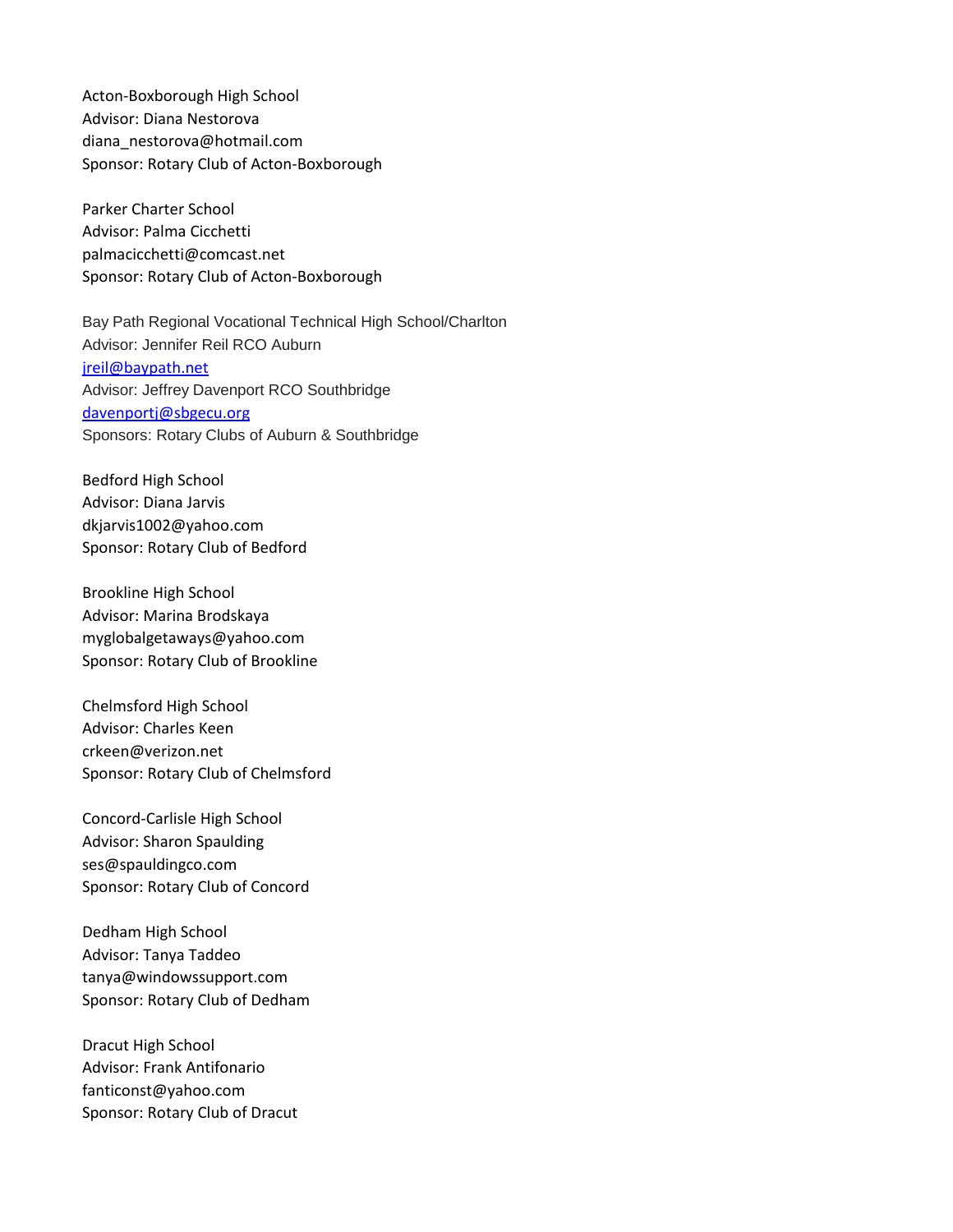Fitchburg High School Advisor: Peter Perry peteperry@aol.com Sponsor: Rotary Club of Fitchburg East

Franklin High School Advisor: Terry Katsaros theodosios.katsaros@rocklandtrust.com Sponsor: Rotary Club of Franklin

Gardner High School Advisor: Mark Surprenant mark.surprenant@gvnahealthcare.org Sponsor: Rotary Club of Gardner

Groton/Pepperell/Dunstable (Community) Advisor: Duncan France dfrance@senateconstruction.com Sponsor: Rotary Club of Groton-Pepperell

Hudson High School Advisor: Pam Cooper pcooper978@gmail.com Sponsor: Rotary Club of Hudson

Lowell Community Advisor: Elkin Montoya emontoya@sagebank.com Sponsor: Rotary Club of Lowell

Marlborough High School Advisor: Bob Turner robertturner@verizon.net Sponsor: Rotary Club of Marlborough

Milford High School Advisor: Steve Chapman steve@kaplanslaw.com Sponsor: Rotary Club of Milford

Montachusett Regional Vocational Technical School Advisor: Tony Gasbarro e-mail tmgasbarro@gmail.com Sponsor: Rotary Club of Montachusett Area

Nashoba Regional High School Advisor: Mary Ann Fitzgerald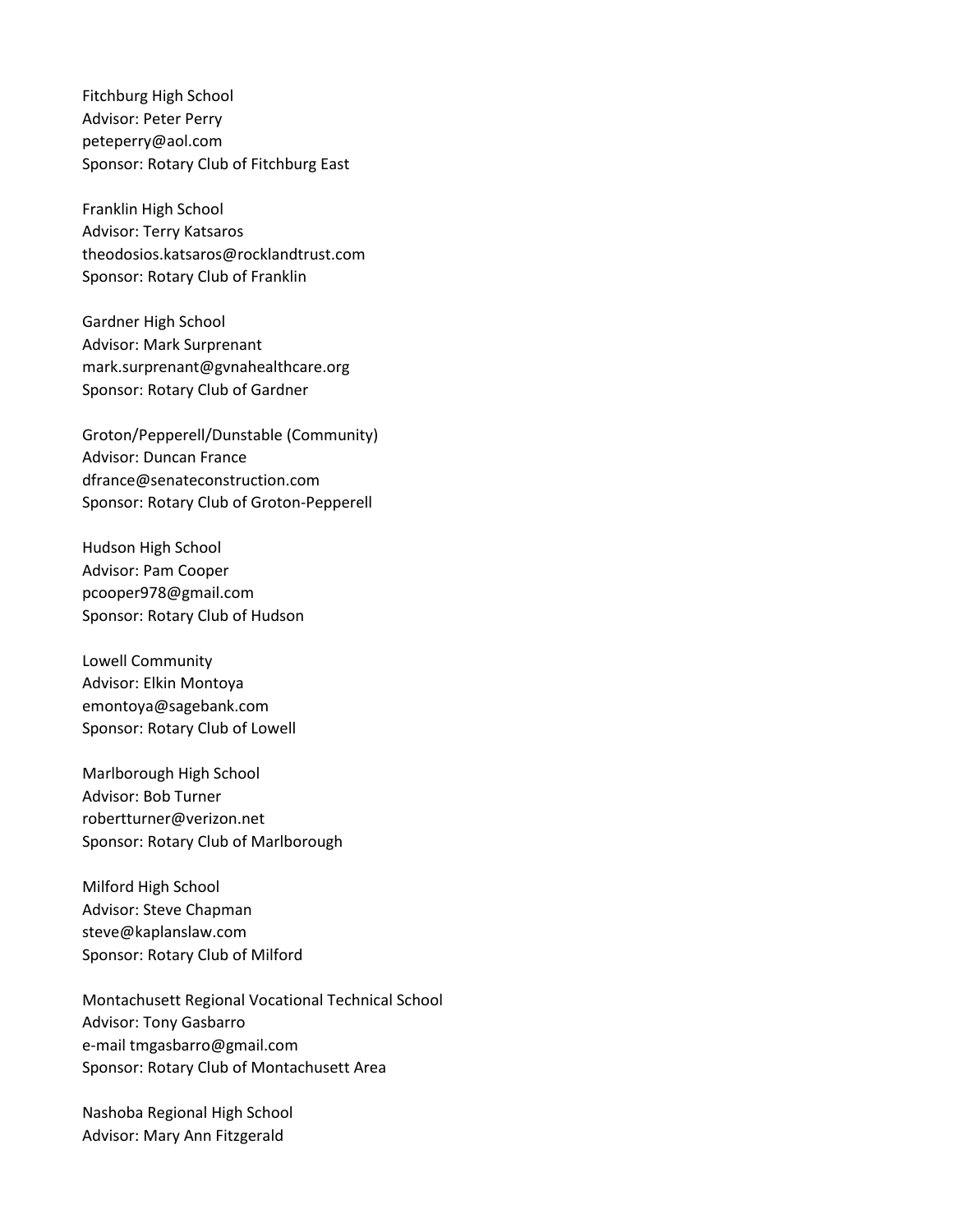noraflynn@comcast.net Sponsor: Rotary Club of Nashoba Valley

Natick/Kennedy Middle School Advisor: Mark Blumenthal mablumenthal@partners.org Sponsor: Rotary Club of Natick

Newton South High School Advisor: Paul Sullivan paul@paulmsullivan.com Sponsor: Rotary Club of Newton

Northborough Southborough (Community) Advisor: Larry McLeod mcleod.larry@gmail.com Sponsor: Rotary Club of Northborough

Bay Path Regional Vocational Technical High School/Charlton Advisor: Jennifer Reil RCO Auburn [jreil@baypath.net](mailto:jreil@baypath.net) Advisor: Jeffrey Davenport RCO Southbridge [davenportj@sbgecu.org](mailto:davenportj@sbgecu.org) Sponsors: Rotary Clubs of Auburn & Southbridge

Southbridge High School Advisor: Jeff Davenport DavenportJ@sbgecu.org Sponsor: Rotary Club of Southbridge

Sturbridge/Brookfields (Community) Advisor: Klaus Hachfeld LaserKlaus@gmail.com Sponsor: Rotary Clubs of Sturbridge and Brookfields

Tewksbury High School Advisor: Arthur Costa A.Costa@easternbank.com Sponsor: Rotary Club of Tewksbury

Wachusett High School or West Boylston High School Advisor: Jim Cahn e-mail jimcahn@gmail.com Sponsor: Rotary Club of Wachusett Area

Watertown High School